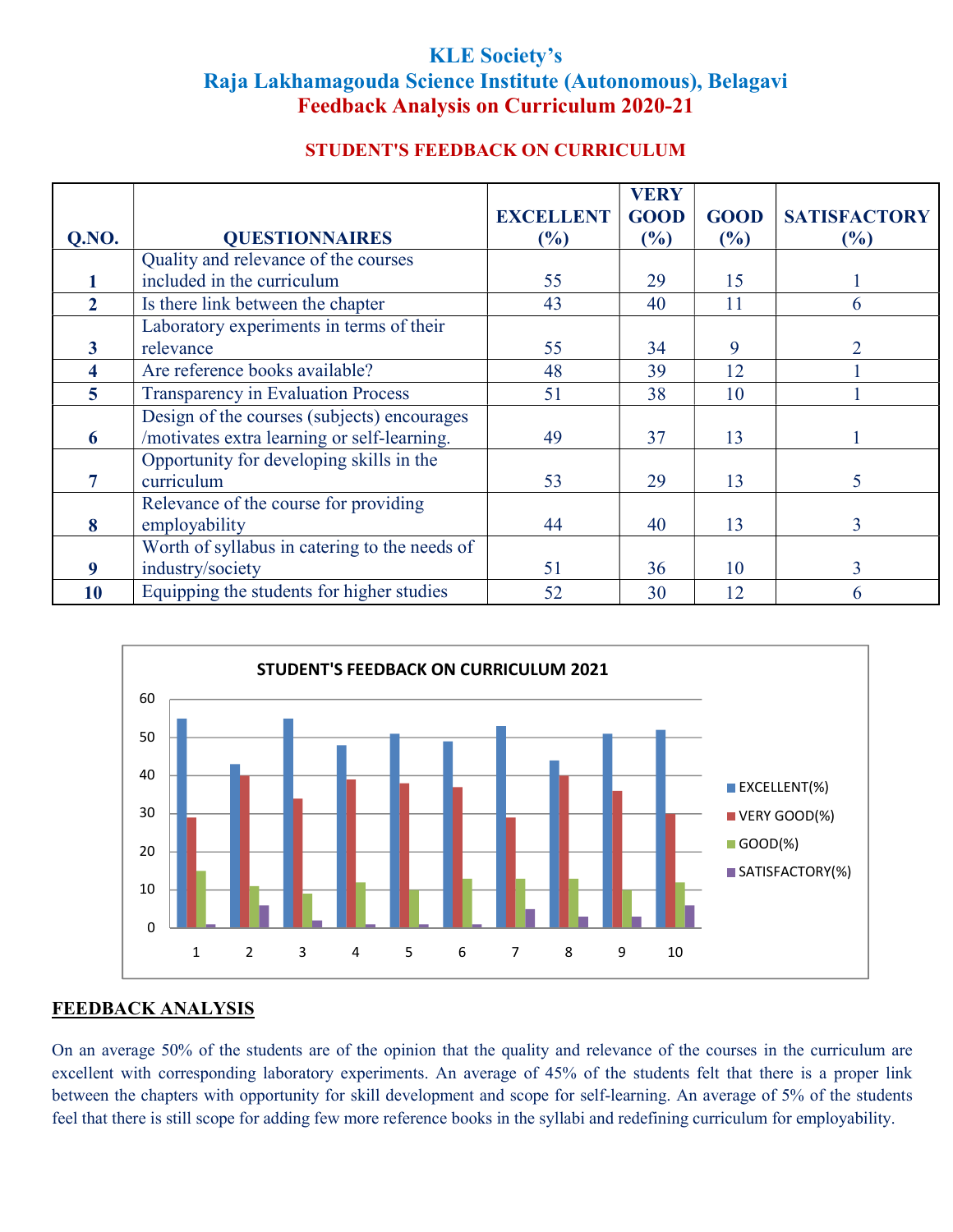|                         |                                            | <b>EXCELLENT</b> | <b>VERY</b>        | <b>GOOD</b> | <b>SATISFACTORY</b> |
|-------------------------|--------------------------------------------|------------------|--------------------|-------------|---------------------|
| Q.NO.                   | <b>QUESTIONNAIRES</b>                      | (%)              | $\text{GOOD}(\% )$ | (%)         | $\frac{6}{6}$       |
|                         | Quality and relevance of the courses       |                  |                    |             |                     |
| 1                       | included in the curriculum                 | 27.5             | 45                 | 20          | 7.5                 |
|                         | The course you studied in relation to your |                  |                    |             |                     |
| $\overline{2}$          | current job                                | 27.5             | 42.5               | 20          | 10                  |
|                         | Laboratory experiments in terms of their   |                  |                    |             |                     |
| $\mathbf{3}$            | relevance                                  | 37.5             | 32.5               | 20          | 7.5                 |
|                         | Curriculum meets prerequisite and basic    |                  |                    |             |                     |
| $\overline{\mathbf{4}}$ | knowledge required for the career.         | 32.5             | 25                 | 25          | 15                  |
| $\overline{5}$          | <b>Transparency in Evaluation Process</b>  | 20               | 42.5               | 27.5        | 7.5                 |
|                         | Design of the courses (subjects)           |                  |                    |             |                     |
|                         | encourages /motivates extra learning or    |                  |                    |             |                     |
| 6                       | self-learning.                             | 20               | 40                 | 30          | 7.5                 |
|                         | Opportunity for developing skills in the   |                  |                    |             |                     |
| 7                       | curriculum                                 | 22.5             | 40                 | 27.5        | 10                  |
|                         | Relevance of the course for providing      |                  |                    |             |                     |
| 8                       | employability                              | 32.5             | 30                 | 30          | 5 <sup>5</sup>      |
|                         | Worth of syllabus in catering to the needs |                  |                    |             |                     |
| 9                       | of industry/society                        | 30               | 35                 | 17.5        | 17.5                |
| <b>10</b>               | Equipping the students for higher studies  | 27.5             | 37.5               | 12.5        | 17.5                |

# ALUMNI ALUMNI FEEDBACK ON CURRICULUM



#### FEEDBACK ANALYSIS

On an average 42% of the alumni are of the opinion that the quality and relevance of the courses in the curriculum are very good and provides opportunity for skill development and scope for self-learning and bear more relevance to their current On an average 42% of the alumni are of the opinion that the quality and relevance of the courses in the curriculum are very good and provides opportunity for skill development and scope for self-learning and bear more rele knowledge required for the career are very excellent. An average of 15% of the alumni feel that there is still scope for revising syllabus in line with needs of the industries and equipping students for higher studies.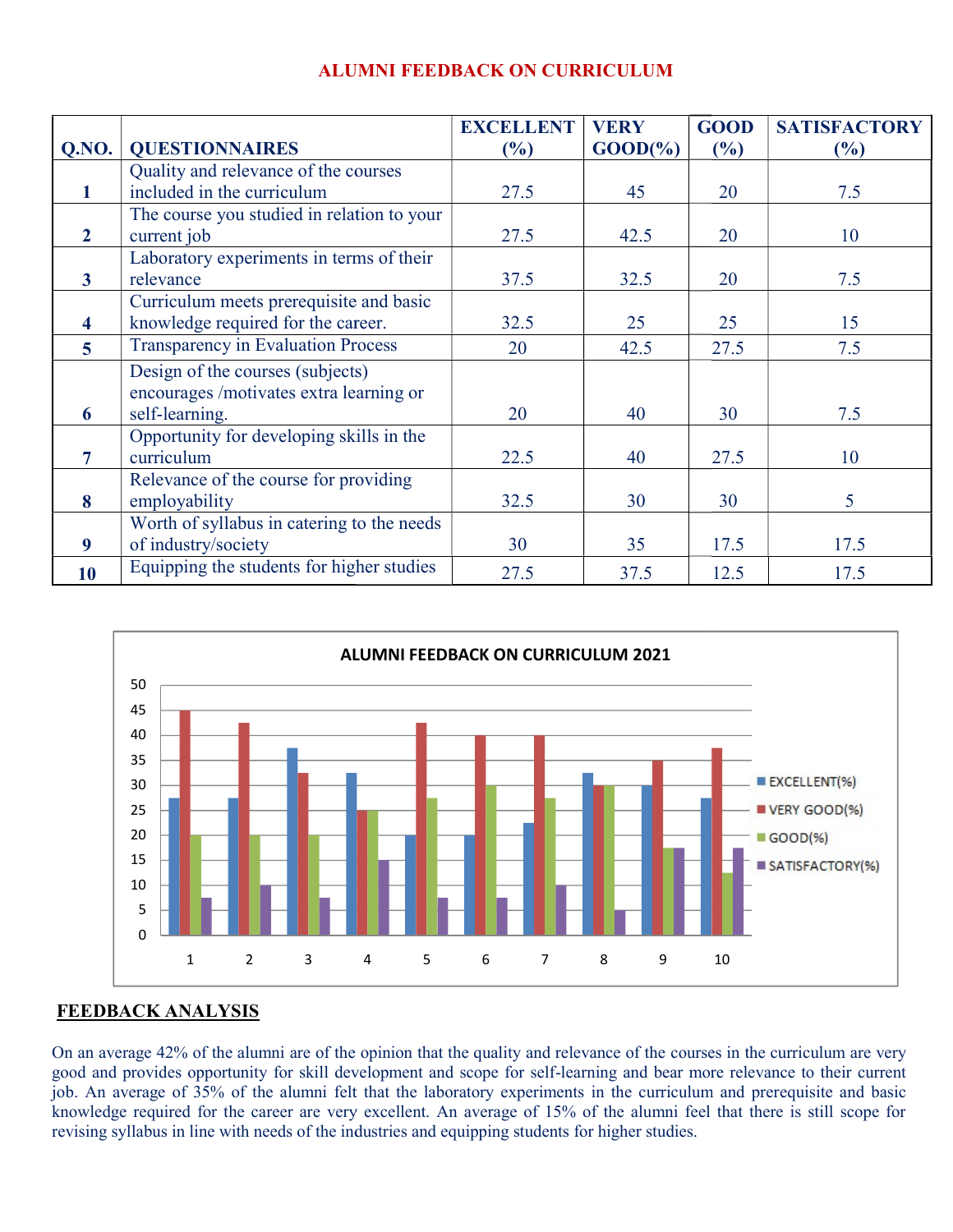|                |                                               | <b>EXCELLENT</b> | <b>VERY</b> | <b>GOOD</b>  | <b>SATISFACTORY</b> |
|----------------|-----------------------------------------------|------------------|-------------|--------------|---------------------|
| QNO.           | <b>QUESTIONNAIRES</b>                         | (%)              | $GOOD(\% )$ | (%)          | (%)                 |
|                | The learning objectives are clear and         |                  |             |              |                     |
| 1              | appropriate to the program.                   | 34.28            | 54.28       | 11.42        | $\theta$            |
|                | The curriculum and syllabus are well          |                  |             |              |                     |
| $\mathbf{2}$   | organized and suitable to the program.        | 34.28            | 54.28       | 11.42        | $\mathbf{0}$        |
|                | The text Books/Reference Books are well       |                  |             |              |                     |
| $\mathbf{3}$   | suited to the course.                         | 48.57            | 31.42       | 17.14        | $\bf{0}$            |
|                | The curriculum has a good correlation         |                  |             |              |                     |
| 4              | between theory and practical's                | 28.57            | 34.28       | 14.28        | 2.85                |
|                | How do you rate the electives offered in      |                  |             |              |                     |
| $\overline{5}$ | relation to the advancements in the subjects  | 31.42            | 34.28       | 25.71        | 11.42               |
|                | Relevance of the course for providing skills  |                  |             |              |                     |
| 6              | <b>&amp;employability</b>                     | 31.42            | 51.42       | 11.42        | 2.85                |
|                | Worth of syllabus in catering to the needs    |                  |             |              |                     |
| 7              | of industry/society                           | 37.14            | 40          | 22.85        | $\mathbf{0}$        |
|                | Provision of inculcating students' creativity |                  |             |              |                     |
| 8              | in the curriculum                             | 28.57            | 65.71       | $\mathbf{0}$ | 2.85                |
|                | Objectives of syllabus are fair and           |                  |             |              |                     |
| 9              | impartial.                                    | 31.42            | 48.57       | 11.42        | $\mathbf{0}$        |
|                | Programme outcome of the syllabus is well     |                  |             |              |                     |
| 10             | defined.                                      | 34.28            | 57.14       | 8.57         | $\Omega$            |

#### TEACHER'S FEEDBACK ON CURRICULUM



#### FEEDBACK ANALYSIS

On an average 48% of the teachers are of the opinion that the text books/reference books quoted in the syllabus are well suitable to the content. An average of 35% of the teachers felt that the learning objectives are clear and appropriate to the program and the content provides opportunity for the skill development and caters to the needs of society and industry. Also feel that programme outcomes are defined excellently. An average of 11% of the teachers feel that there should be addition of more relevant elective papers in the curriculum.